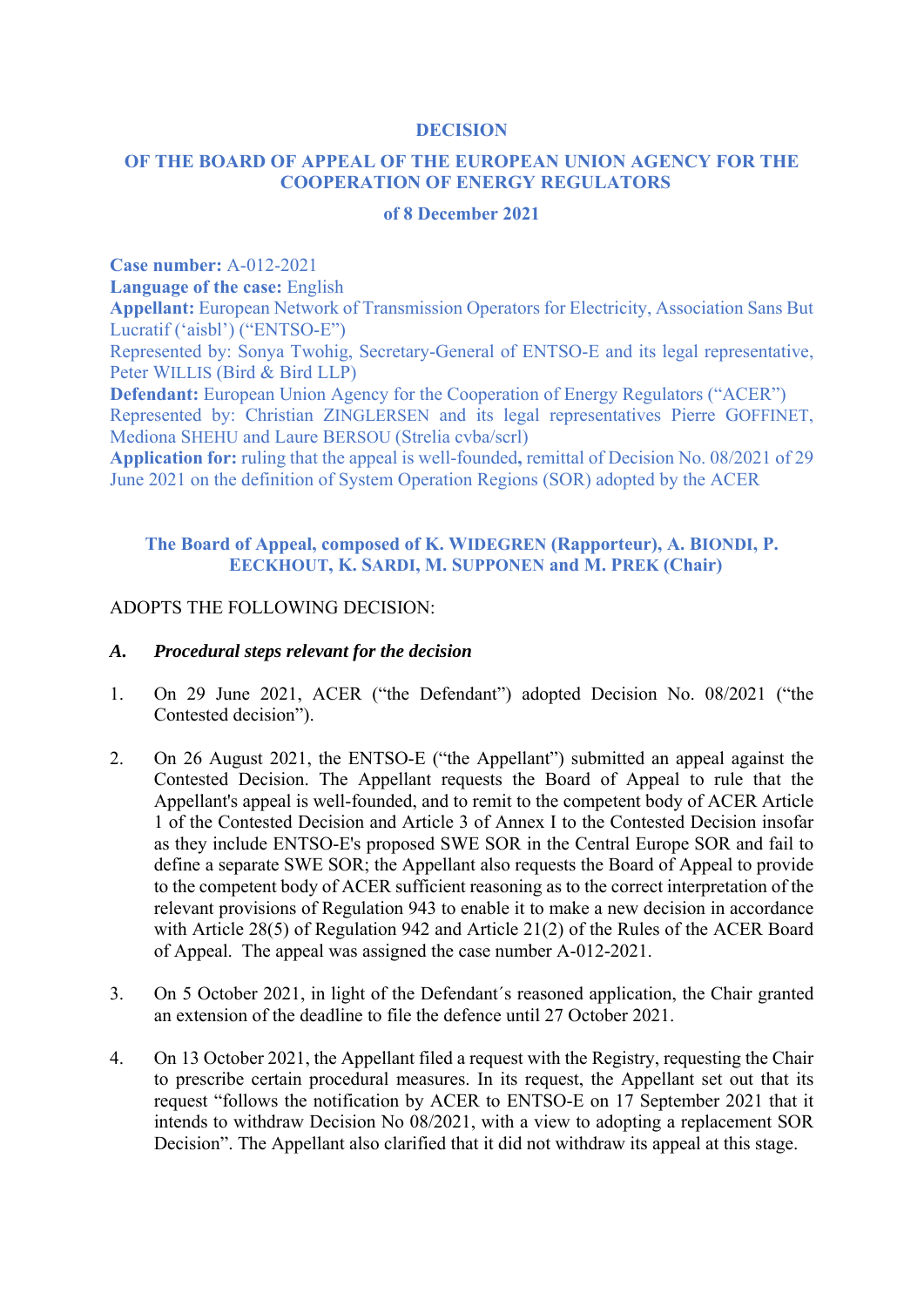- 5. On 18 October 2021, the composition of the Board of Appeal changed. The change was made public on ACER´s website at https://www.acer.europa.eu/the-agency/organisationand-bodies/board-of-appeal/boa-members.
- 6. On 19 October 2021, the Defendant adopted Decision No. 13/2021 of 19 October 2021, by which it withdrew the Contested decision.<sup>1</sup> It is stated in point 13 of that decision that it was appropriate to withdraw the Contested decision and to immediately reopen the proceedings in accordance with the general principle of law permitting the withdrawal of an unlawful decision and the principle of good administration, and that "*in the reopened proceedings, ACER intends to focus on the part of the SOR definition subject to appeal in Case A-012-2021, namely of including the SWE CCR in the Central Europe SOR and not defining a separate SWE SOR"* and that *"ACER will observe all the procedural rights of ENTSO-E and will fully take into account the BoA Decision, trying to expedite the procedure where possible".*
- 7. On 20 October 2021, the Defendant filed its observations with the Registry on the Appellant´s request for procedural measures of 13 October 2021. These observations stated that the measures requested by the Appellant were either unlawful or inappropriate with respect to the appeal proceedings in Case A-012-2021 and had to be rejected.
- 8. On 25 October 2021, the Chair requested the Appellant and the Defendant to express their views on the consequences of the withdrawal of the Contested decision.
- 9. On 27 October 2021, the Defendant submitted its defence to the Registry.
- 10. On 8 November 2021, both Parties submitted their observations on the consequences of the withdrawal of the Contested decision.
- 11. On 11 November 2021, the Chair adopted Order No.2 on the confidentiality of certain information, in which certain of the Defendant´s requests for confidential treatment were granted, non-confidential version of Documents, communicated by the Defendant to the Registry, were ordered to be served upon the Appellant, while the decision on the remainder of the requests of the Appellant of 13 October 2021 was reserved for the decision of the Board of Appeal.
- 12. On 16 November 2021, the Registry notified the Chair´s Order No. 2 to the Appellant and the Defendant.
- 13. On 16 November 2021, the written procedure was closed.
- 14. On 25 November 2021, the Board of Appeal held an on-line public oral hearing.

### *B. Summary of the requests and arguments of the parties concerning the contentious questions*

15. The Appellant does not dispute the right of the Defendant to withdraw the Contested decision.

<sup>1</sup> <sup>1</sup>https://extranet.acer.europa.eu//Official\_documents/Acts\_of\_the\_Agency/Individual%20decisions/ACER%20Decision%2013-2021%20withdrawing%20Decision%2008-2021%20on%20the%20definition%20of%20system%20operation%20regions.pdf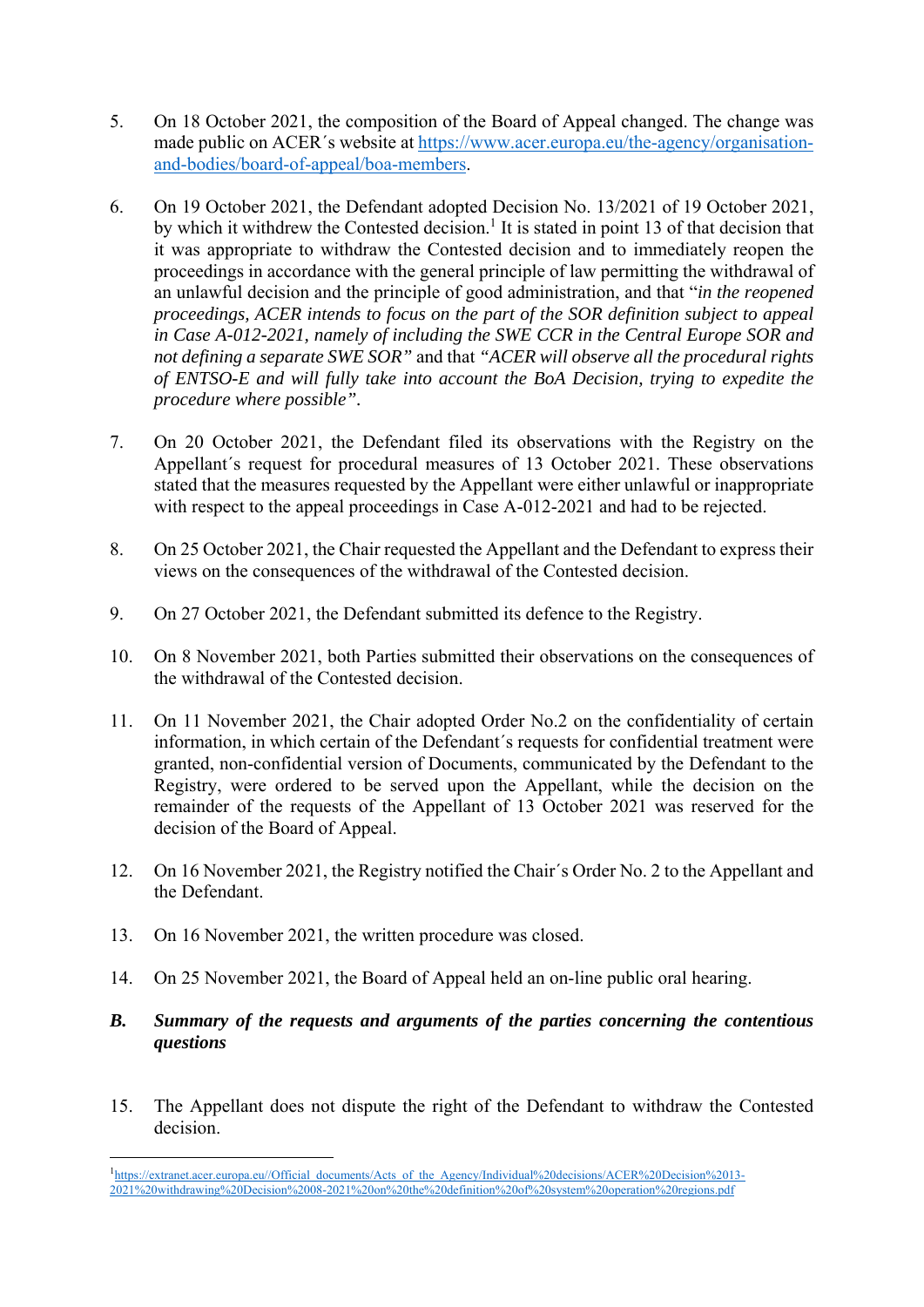- 16. The parties disagree on the consequences of the withdrawal, especially on the persistence of the interest of the Appellant in the continuation of the proceedings. The Appellant claims that the case-law of the Court of Justice of the EU establishes that, where a contested decision is replaced during the course of appeal proceedings, the proceedings are not automatically terminated, and that where the applicant has an interest in the proceedings continuing and they retain a purpose, the proceedings may continue. In the Appellant´s view, the proceedings remain entirely purposeful because continuing them is the most efficient way of resolving the subject-matter of the appeal. Consequently, the Appellant requests that the proceedings continue. The Defendant opposes these requests and refutes the argumentation presented.
- 17. The Defendant contests the well-foundedness on the benefits that could be drawn from the remainder of requests for procedural measures of the Appellant, especially concerning the stay of the proceedings.
- 18. To support their requests and arguments, the parties made references to numerous cases of the EU courts in which those courts were called to judge on the questions related to withdrawal of administrative decisions, lawful and unlawful, favourable or unfavourable to the applicants.

## *C. Assessment by the Board of Appeal*

- 19. Taking into account the specific circumstances of the case, the Board finds that:
	- a. the present case is the first in which the Defendant withdrew its decision;
	- b. the new decision that would replace the Contested decision has not been adopted before the end of the oral hearing that was held on 25 November 2021;
	- c. there is no directly applicable case law of the EU courts in the present circumstances, where the Contested decision was not modified or replaced in the course of pending proceedings. The case-law to which the Appellant refers concerns different factual and legal situations.
- 20. The Contested decision is legally inexistent because it has been withdrawn. As the present appeal is directed against a non-existent act, it has by consequence lost its subject-matter.
- 21. The withdrawal of the Contested decision rendered the continuation of the proceedings devoid of purpose: the Board of Appeal cannot confirm a decision that is deemed not to exist, nor can it remit such a non-existent decision to the Defendant.
- 22. The Board of Appeal has carefully examined the arguments of the parties, put forward in their written submissions as well as during the oral hearing, relating to the interest of the Appellant in the continuation of the present proceedings and on extending them to the new decision which is yet to be adopted by the Defendant. In this regard, the Board of Appeal finds that the Appellant does not demonstrate having a sufficient interest of its own in the continuation of the proceedings. The Appellant cannot successfully invoke a general interest in the continuation of the proceedings as it does not act as representative of a general interest.